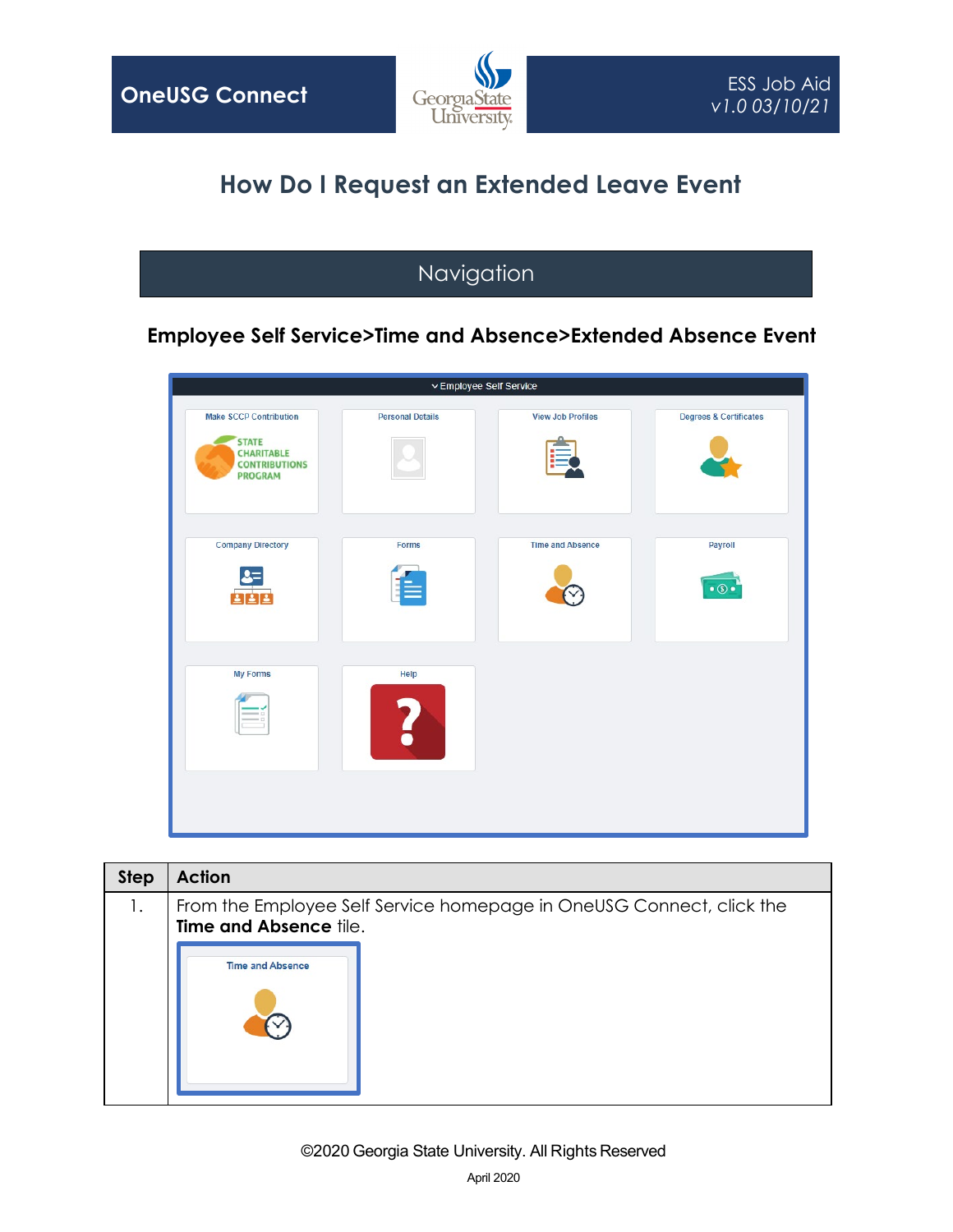

| <b>Step</b> | <b>Action</b>                                                                                                                                                                                                                                                                          |
|-------------|----------------------------------------------------------------------------------------------------------------------------------------------------------------------------------------------------------------------------------------------------------------------------------------|
| 2.          | The Time page is displayed.                                                                                                                                                                                                                                                            |
|             | Time                                                                                                                                                                                                                                                                                   |
|             | Apply<br>*Select a Job   0 - Student Leader<br>$\checkmark$                                                                                                                                                                                                                            |
|             | <b>Weekly Timesheet</b><br><b>Time Summary</b><br><b>Payable Time</b><br>02/07/21 - 02/20/21<br>02/07/21 - 02/20/21<br>Last Pay Period 01/24/21 - 02/06/21<br><b>Total Hours 0 Hours</b><br>$\bullet$ Reported 0.00<br>No Time Reported<br><b>Estimated Gross 0</b><br>Scheduled 38.00 |
|             | <b>View Absence Requests</b><br><b>Exceptions</b><br><b>Request Absence</b><br><b>Cancel Absences</b><br>霝                                                                                                                                                                             |
|             | <b>Extended Absence Request</b><br><b>Report Time</b><br>Saturday, Feb 20, 2021<br>11:36 AM<br>Last action: Out, 03:00 PM 03/14/20<br>$Q \ln$<br>$\cdots$                                                                                                                              |
|             |                                                                                                                                                                                                                                                                                        |
|             | Click the Extended Absence Request link.<br><b>Extended Absence Request</b>                                                                                                                                                                                                            |
|             |                                                                                                                                                                                                                                                                                        |
|             |                                                                                                                                                                                                                                                                                        |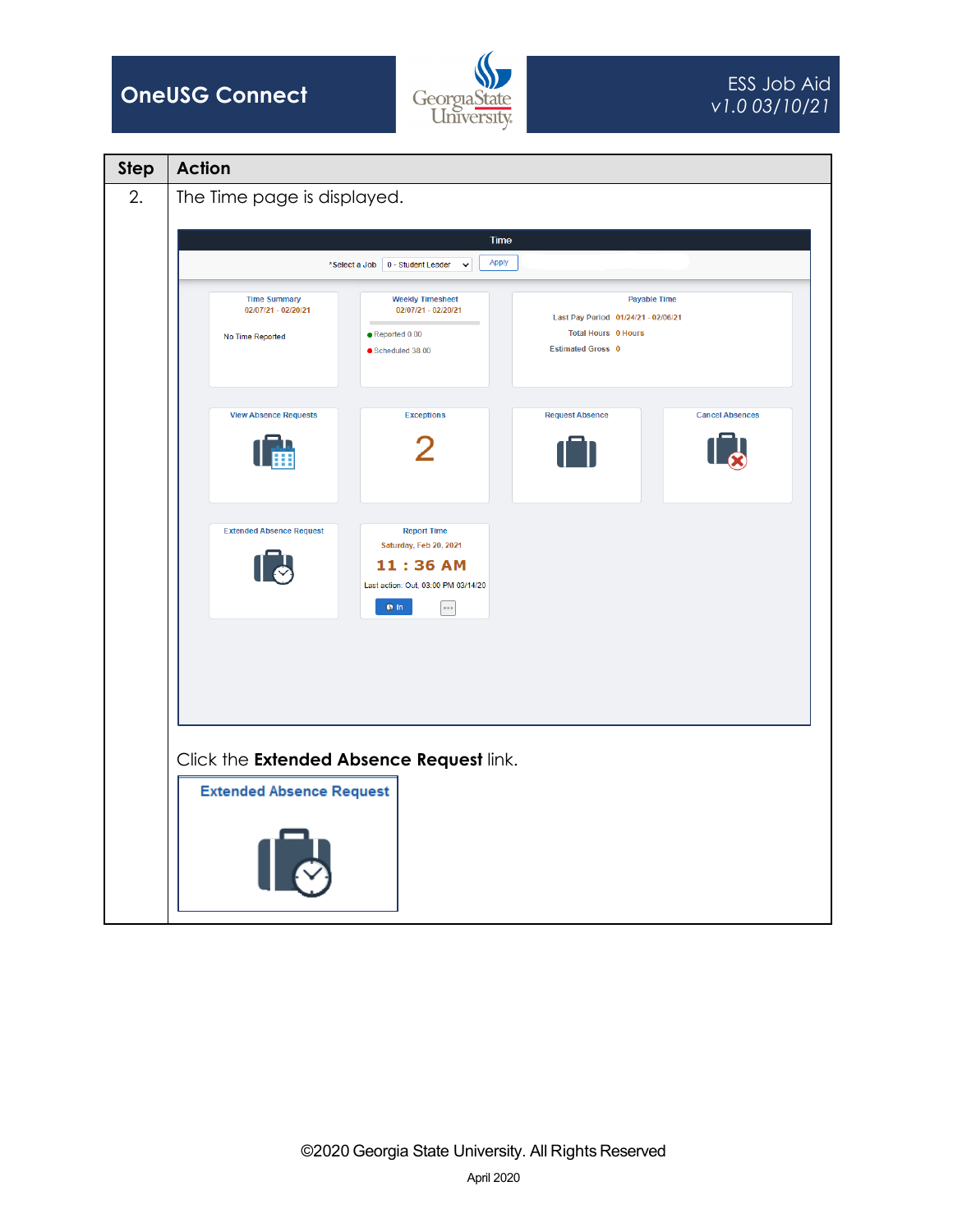

| <b>Step</b> | <b>Action</b>                                                                                                                                                                                                                                                                                                                                                                                                                                                                                                                                                                                                                                      |
|-------------|----------------------------------------------------------------------------------------------------------------------------------------------------------------------------------------------------------------------------------------------------------------------------------------------------------------------------------------------------------------------------------------------------------------------------------------------------------------------------------------------------------------------------------------------------------------------------------------------------------------------------------------------------|
| 3.          | The Extended Absence Request Page is displayed. On this page, you can<br>create and manage extended leave requests.<br>$\hat{\omega}$ $\Delta$ : $\odot$<br>$\zeta$ Time<br><b>Extended Absence Request</b><br><b>Manage Extended Absence</b><br>Create and manage your extended absences here. You can create and submit the extended absence request for approval by entering Start Date, Expected End Date, Absence Take with the rest of the required information<br>If you are missing some information, save your request for later to manage your extended absences at a later time<br>٠<br>To create a request, click the [+] Plus button. |
| 4.          | The Extended Absence Request page is displayed.<br>⋒ △ :<br>$<$ Time<br><b>Request Extended Absence</b><br>Launch<br>Absence Type All<br>'Absence Take Select Absence Name<br>Click the <b>Absence Type</b> drop-down list.<br><b>Absence Type</b>                                                                                                                                                                                                                                                                                                                                                                                                 |
| 5.          | Select the appropriate <b>Absence Type</b> from the displayed menu.<br><b>Absence Type</b>                                                                                                                                                                                                                                                                                                                                                                                                                                                                                                                                                         |
| 6.          | Click the *Absence Take drop-down list.<br>*Absence Take                                                                                                                                                                                                                                                                                                                                                                                                                                                                                                                                                                                           |
| 7.          | Select the appropriate Absence Type.                                                                                                                                                                                                                                                                                                                                                                                                                                                                                                                                                                                                               |
| 8.          | Click the Launch button.<br>Launch                                                                                                                                                                                                                                                                                                                                                                                                                                                                                                                                                                                                                 |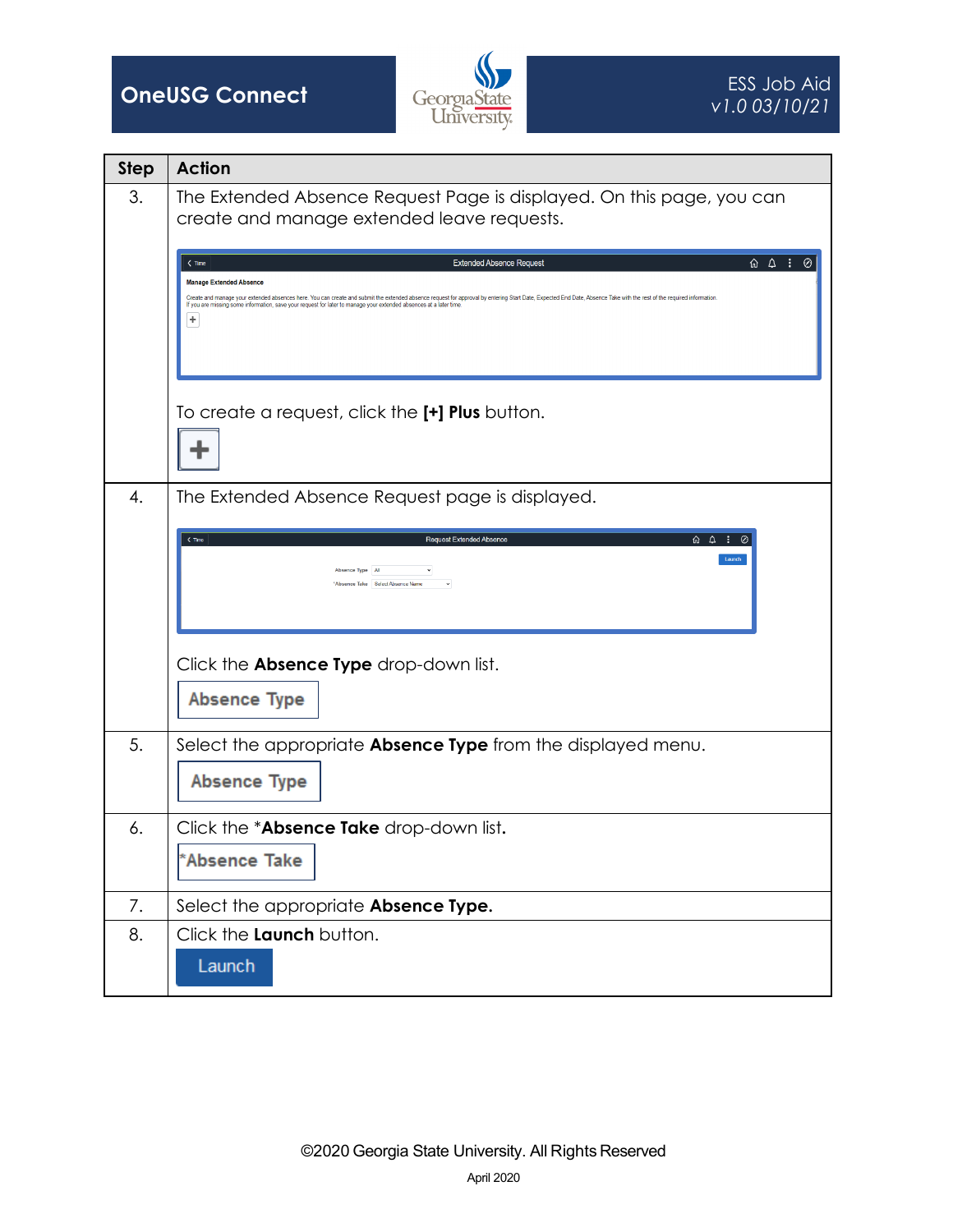



| <b>Step</b> | <b>Action</b>                                                                                           |
|-------------|---------------------------------------------------------------------------------------------------------|
| 9.          | The Extended Absence Request page is displayed.                                                         |
|             | ÷<br><b>Extended Absence Request</b><br>$X$ Exit                                                        |
|             | Absence Name EA - Personal<br>Absence Type Personal<br>Status New                                       |
|             | $Next$ ><br>Absence Information<br>Step 1 of 3: Absence Information                                     |
|             | Save<br>2 Attachments and Notes<br>*Start Date 02/19/2021<br>曲<br><b>Not Started</b>                    |
|             | 曲<br>"Expected Return Date<br><b>Review and Submit</b><br>Ë<br>Not Started<br><b>Actual Return Date</b> |
|             | <b>Comments</b>                                                                                         |
|             |                                                                                                         |
|             |                                                                                                         |
|             |                                                                                                         |
|             |                                                                                                         |
|             |                                                                                                         |
|             |                                                                                                         |
|             | Enter the appropriate information in the *Start Date, *Expected Return Date,                            |
|             | Actual Return Date (optional) fields or select the Calendar icon.                                       |
|             | *Start Date                                                                                             |
|             | *Expected Return Date                                                                                   |
|             |                                                                                                         |
|             | <b>Actual Return Date</b>                                                                               |
| 10.         | You can enter optional details about the absence request in the Comments<br>box.                        |
|             | Note: These comments are subject to open records and can be used in court.                              |
|             | Use discretion with what you enter.                                                                     |
|             | <b>Comments</b>                                                                                         |
| 11.         | <b>Note:</b> The Save function can be used at any time.                                                 |
|             | Click the Save button.                                                                                  |
|             | Save                                                                                                    |
|             |                                                                                                         |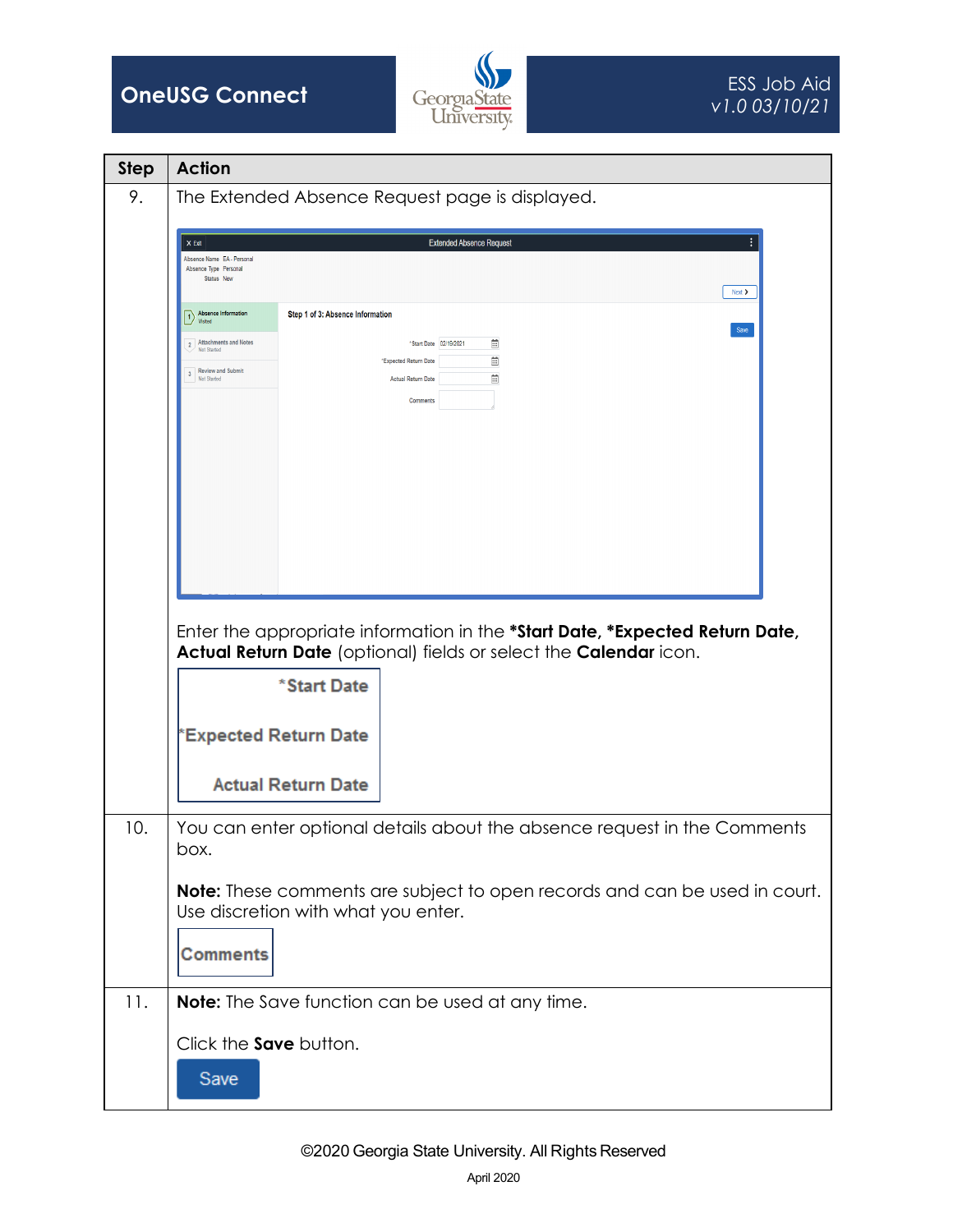



| <b>Step</b> | <b>Action</b>                                                                                                                                                                                                                                                                                                                                                                                                                                                                                               |
|-------------|-------------------------------------------------------------------------------------------------------------------------------------------------------------------------------------------------------------------------------------------------------------------------------------------------------------------------------------------------------------------------------------------------------------------------------------------------------------------------------------------------------------|
| 12.         | Click the <b>Next</b> button.                                                                                                                                                                                                                                                                                                                                                                                                                                                                               |
|             | Next $\triangleright$                                                                                                                                                                                                                                                                                                                                                                                                                                                                                       |
| 13.         | The Attachments and Notes step is displayed.                                                                                                                                                                                                                                                                                                                                                                                                                                                                |
|             | ÷<br><b>Extended Absence Request</b><br>$\times$ Exit<br>Absence Name EA - Personal<br>Absence Type Personal<br><b>Status New</b><br>← Previous<br>$Next$ ><br>1 Absence Information<br>Step 2 of 3: Attachments and Notes<br>Visited<br>Save<br>2 Attachments and Notes<br><b>Attachments and Notes</b><br>You have not added any Attachments<br><b>Review and Submit</b><br>3 <sup>1</sup><br><b>Add Attachment</b><br>Not Started<br>Note: Attachments are not required. This step can be skipped if not |
|             | applicable.                                                                                                                                                                                                                                                                                                                                                                                                                                                                                                 |
|             | To add an optional supporting documentation to your extended leave<br>request, click the Add Attachment button.<br><b>Add Attachment</b>                                                                                                                                                                                                                                                                                                                                                                    |
| 14.         | The File Attachment pop-up is displayed.                                                                                                                                                                                                                                                                                                                                                                                                                                                                    |
|             | To locate the appropriate file, click the My Device link.<br>My Device                                                                                                                                                                                                                                                                                                                                                                                                                                      |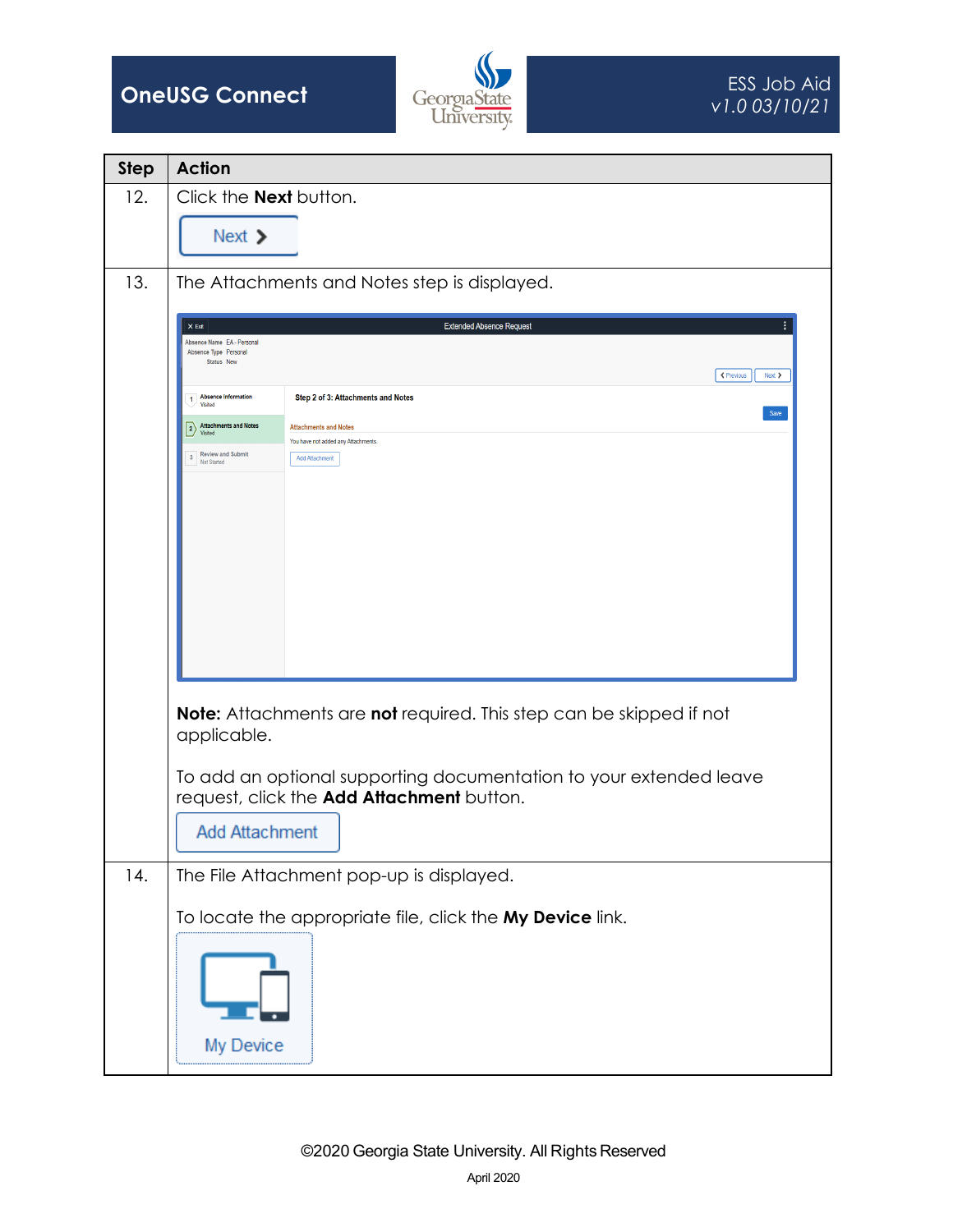

| <b>Step</b> | <b>Action</b>                                                                    |
|-------------|----------------------------------------------------------------------------------|
| 15.         | The File Upload menu is displayed from your device.                              |
|             | Choose the appropriate file you want to attach to your request.                  |
| 16.         | Click the <b>Open</b> button.<br>Open                                            |
| 17.         | Click the <b>Upload</b> button.<br>Upload                                        |
| 18.         | Once the upload is completed, click the Done button.<br>Done                     |
| 19.         | The attachment is added to the request.<br>Click the <b>Save</b> button.<br>Save |
| 20.         | Click the <b>Next</b> button.<br>Next $\triangleright$                           |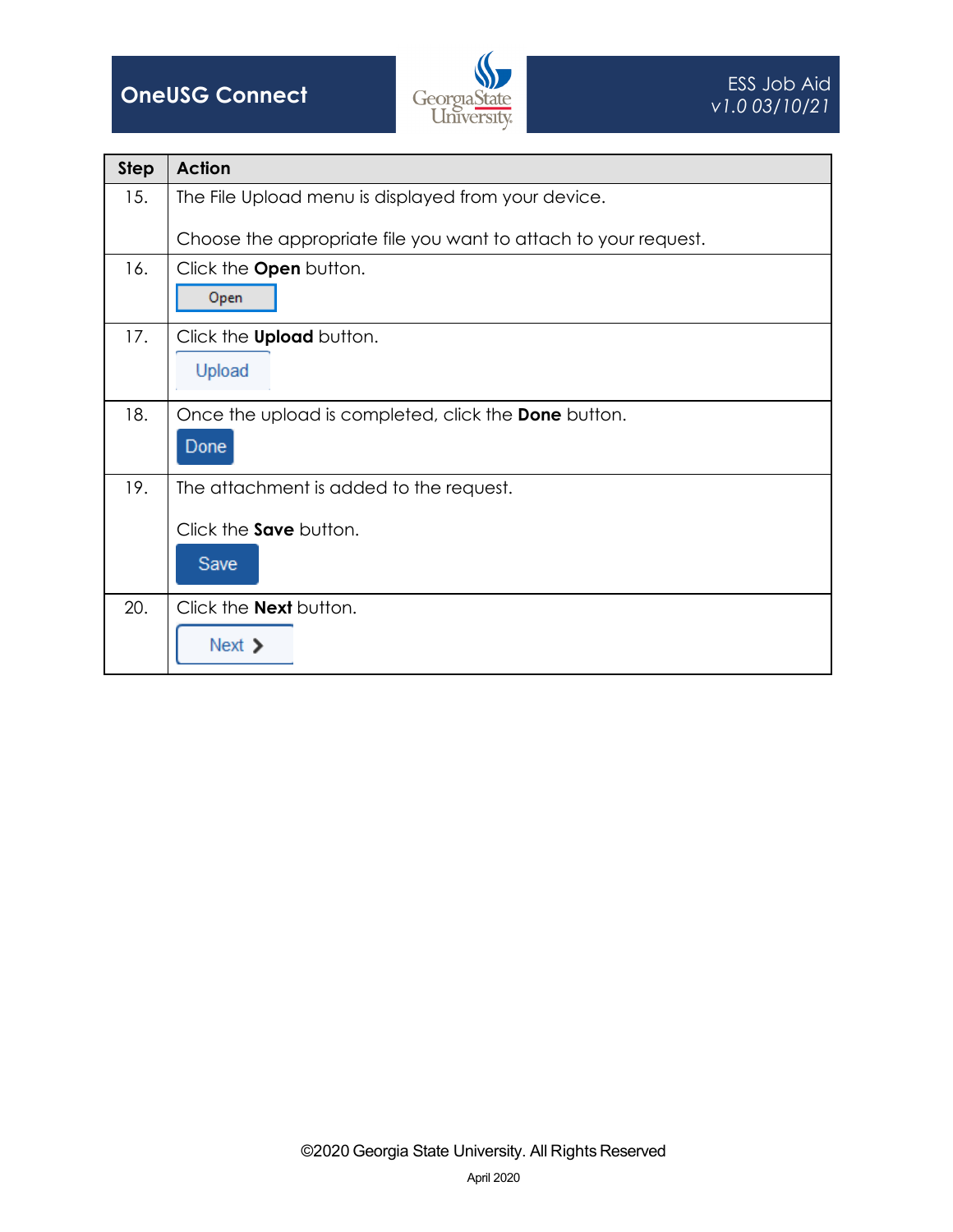



| <b>Step</b> | <b>Action</b>                                                                                                 |
|-------------|---------------------------------------------------------------------------------------------------------------|
| 21.         | The Review and Submit step is displayed.                                                                      |
|             | <b>Extended Absence Request</b><br>$\times$ Exit                                                              |
|             | Absence Name EA - Personal<br>Absence Type Personal                                                           |
|             | Status New<br>← Previous<br>Submit                                                                            |
|             | Step 3 of 3: Review and Submit<br><b>Absence Information</b><br>$\mathbf{1}$<br><b>Visited</b>                |
|             | Absence Type Personal<br>Absence Take EA - Personal<br>2 Attachments and Notes                                |
|             | Visited<br>Start Date 02/19/2021<br>Expected Return Date 02/19/2021<br><b>3</b> Review and Submit             |
|             | Visited<br>Actual Return Date 02/26/2021<br><b>Comments</b>                                                   |
|             | <b>Attachments and Notes</b>                                                                                  |
|             | You have not added any Attachments                                                                            |
|             |                                                                                                               |
|             |                                                                                                               |
|             |                                                                                                               |
|             |                                                                                                               |
|             |                                                                                                               |
|             |                                                                                                               |
|             |                                                                                                               |
|             | When you are sure the information is complete, click the Submit button.                                       |
|             | Submit                                                                                                        |
|             |                                                                                                               |
| 22.         | A confirmation pop-up window is                                                                               |
|             | Click the Yes button.                                                                                         |
|             |                                                                                                               |
|             | Yes                                                                                                           |
|             |                                                                                                               |
| 23.         | The Extended Absence Submission page is displayed with the Workflow Status<br>of your extended leave request. |
|             |                                                                                                               |
|             |                                                                                                               |
|             | Note: For your leave balances to be deducted, additional processing will be                                   |
|             | needed by the leave administrator.                                                                            |
|             | To view additional Workflow details, click the <b>Multiple Approvers</b> link.                                |
|             |                                                                                                               |
|             | Multiple Approvers<br>Extended Absence Administrator                                                          |
|             |                                                                                                               |